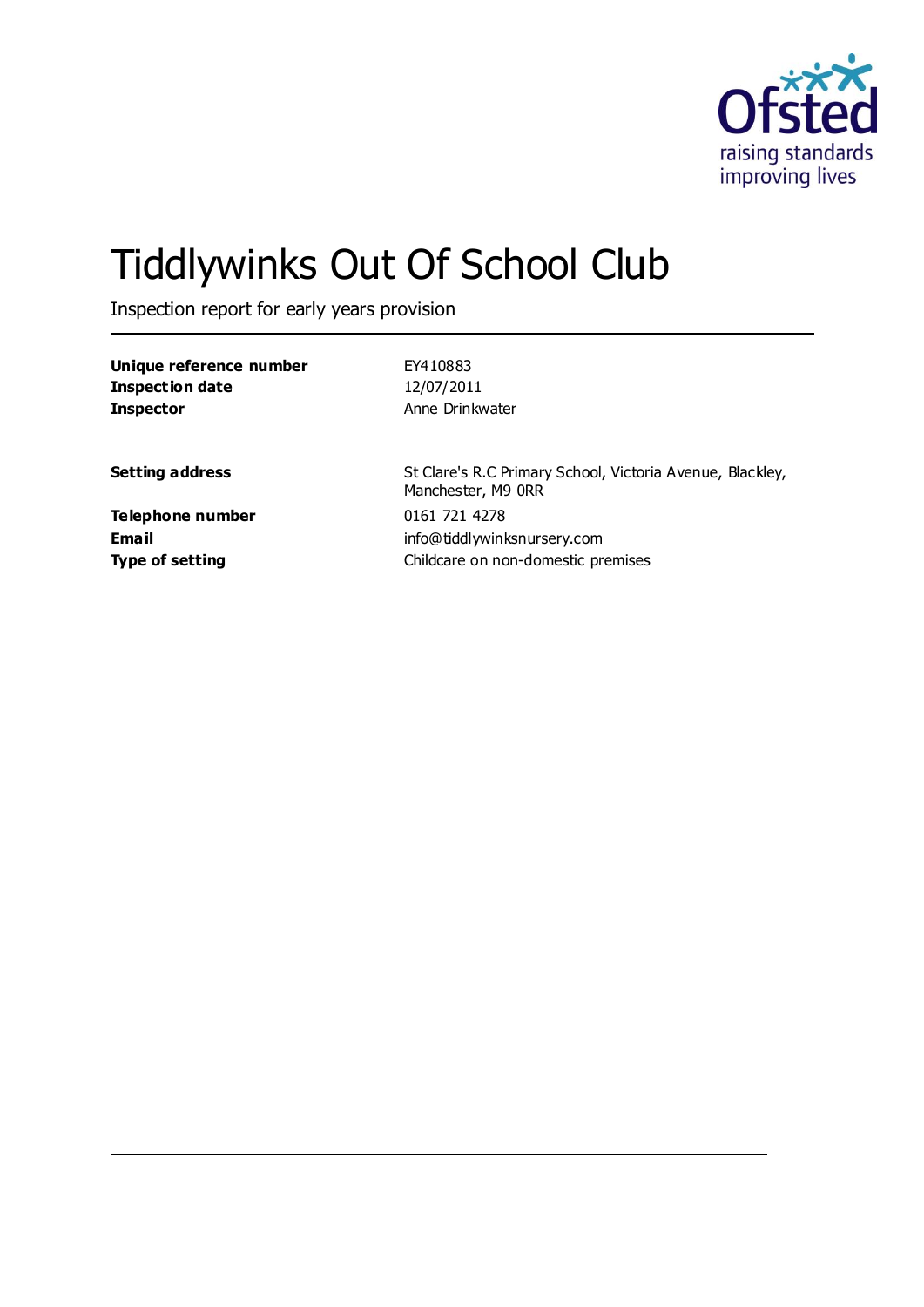The Office for Standards in Education, Children's Services and Skills (Ofsted) regulates and inspects to achieve excellence in the care of children and young people, and in education and skills for learners of all ages. It regulates and inspects childcare and children's social care, and inspects the Children and Family Court Advisory Support Service (Cafcass), schools, colleges, initial teacher training, work-based learning and skills training, adult and community learning, and education and training in prisons and other secure establishments. It assesses council children's services, and inspects services for looked after children, safeguarding and child protection.

If you would like a copy of this document in a different format, such as large print or Braille, please telephone 0300 123 1231, or email enquiries@ofsted.gov.uk.

You may copy all or parts of this document for non-commercial educational purposes, as long as you give details of the source and date of publication and do not alter the information in any way.

T: 0300 123 1231 Textphone: 0161 618 8524 E: enquiries@ofsted.gov.uk W: [www.ofsted.gov.uk](http://www.ofsted.gov.uk/)

© Crown copyright 2011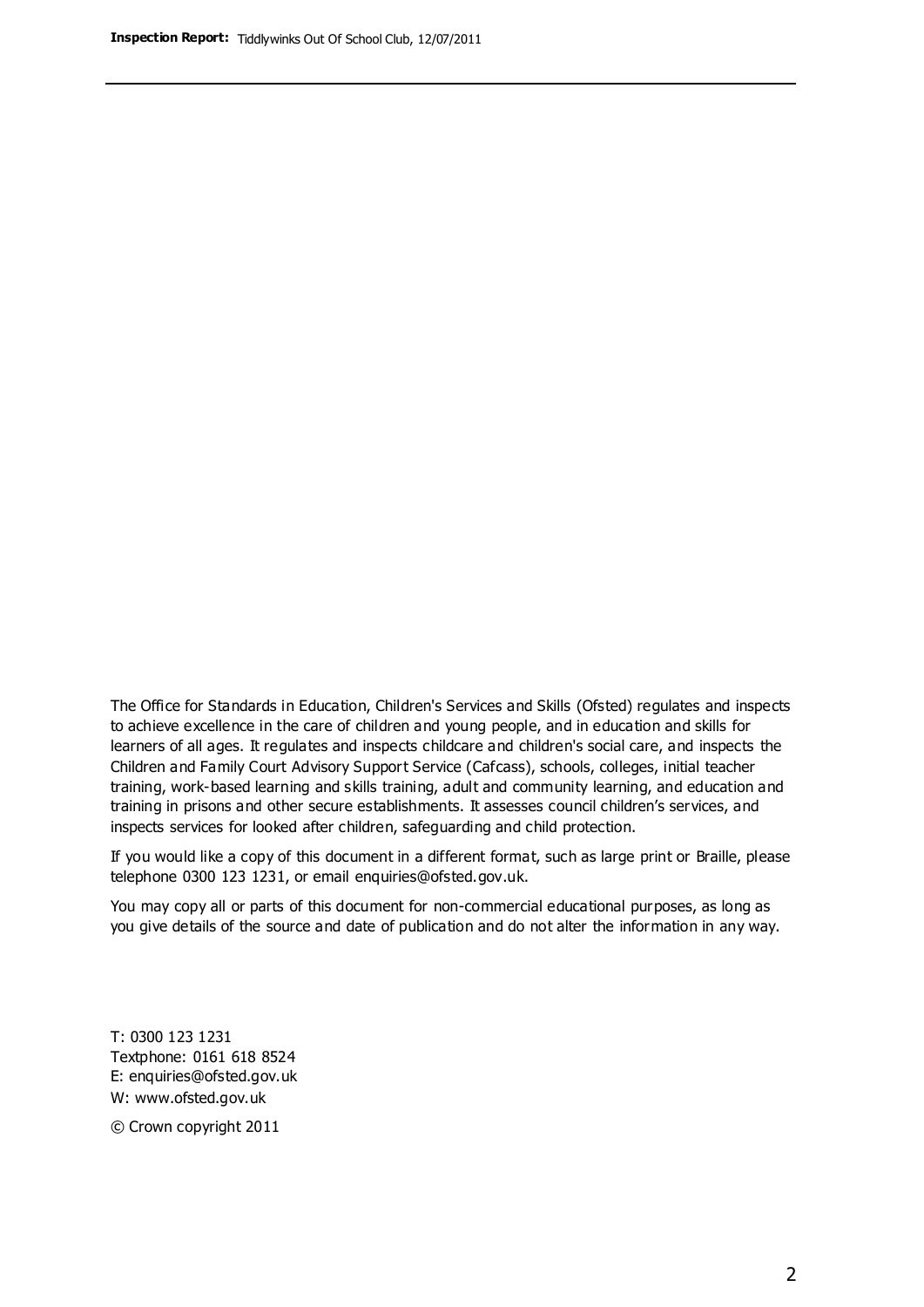## **Introduction**

This inspection was carried out by Ofsted under Sections 49 and 50 of the Childcare Act 2006 on the quality and standards of the registered early years provision. 'Early years provision' refers to provision regulated by Ofsted for children from birth to 31 August following their fifth birthday (the early years age group). The registered person must ensure that this provision complies with the statutory framework for children's learning, development and welfare, known as the *Early* Years Foundation Stage.

The provider must provide a copy of this report to all parents with children at the setting where reasonably practicable. The provider must provide a copy of the report to any other person who asks for one, but may charge a fee for this service (The Childcare (Inspection) Regulations 2008 regulations 9 and 10).

The setting also makes provision for children older than the early years age group which is registered on the voluntary and/or compulsory part(s) of the Childcare Register. This report does not include an evaluation of that provision, but a comment about compliance with the requirements of the Childcare Register is included in Annex B.

Please see our website for more information about each childcare provider. We publish inspection reports, conditions of registration and details of complaints we receive where we or the provider take action to meet the requirements of registration.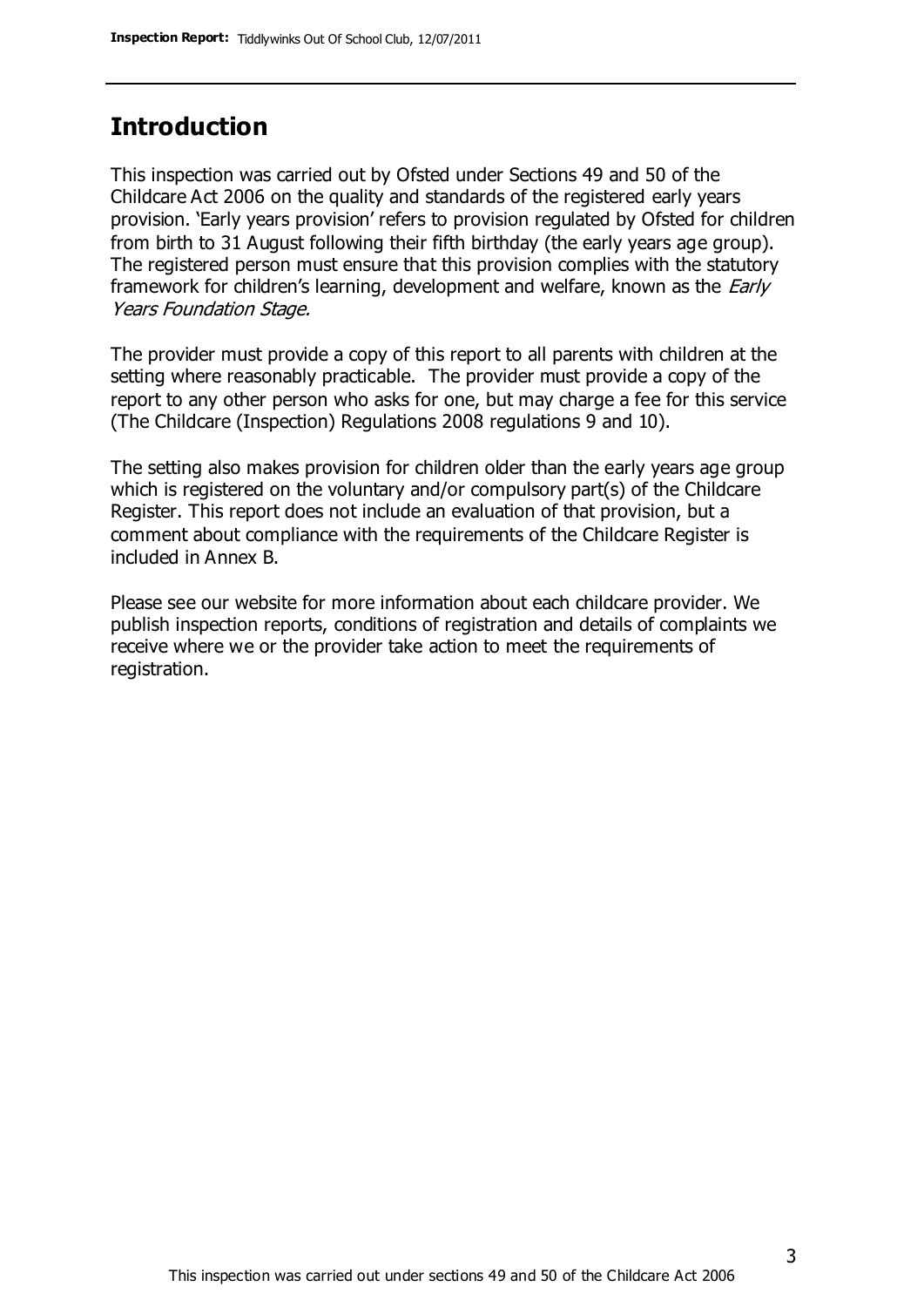# **Description of the setting**

Tiddlywinks Out of School and Holiday Care Club is managed by a limited company and was registered in 2010. It operates from St Clare's Roman Catholic Primary School in the Blackley area of Greater Manchester. The group operates from the school hall, with access to an outdoor play area. The group serves the local community and has procedures in place to support children with special educational needs and/or disabilities, or who speak English as an additional language.

A maximum of 40 children may attend the setting at any one time. There are currently eight children attending who are within the Early Years Foundation Stage. The setting also offers care to children aged over five years to 11 years. This provision is registered by Ofsted on the Early Years Register and the compulsory and voluntary parts of the Childcare Register. The nursery employs a manager and five members of childcare staff. Of these, the majority hold appropriate early years qualifications.

# **The overall effectiveness of the early years provision**

Overall the quality of the provision is good.

Overall the quality of the provision is good. Children make good progress in their individual learning and development as staff members ensure they have up-to-date knowledge of the individual needs of children in their care. The staff take very effective steps to improve outcomes for children, which promotes and supports every child's uniqueness. There are excellent systems for monitoring, staff development and self-evaluation in place, which ensures the capacity to maintain continuous improvement in this newly registered provision is exceptional.

## **What steps need to be taken to improve provision further?**

To further improve the early years provision the registered person should:

- enhance systems for linking with other providers of Early Years Foundation Stage to compliment childrens learning needs and incorporate their next steps in planning to provide challenging experiences
- ensure all the required details of staff are available for inspection at all times
- review the risk assessment for the premises so that it more clearly identifies aspects of the environment that children come in contact with in order to minimise all hazards and ensure the safety of children.

## **The effectiveness of leadership and management of the early years provision**

Safeguarding procedures are a high priority in this setting and all staff attend training to ensure they are aware of the procedures and their duty to protect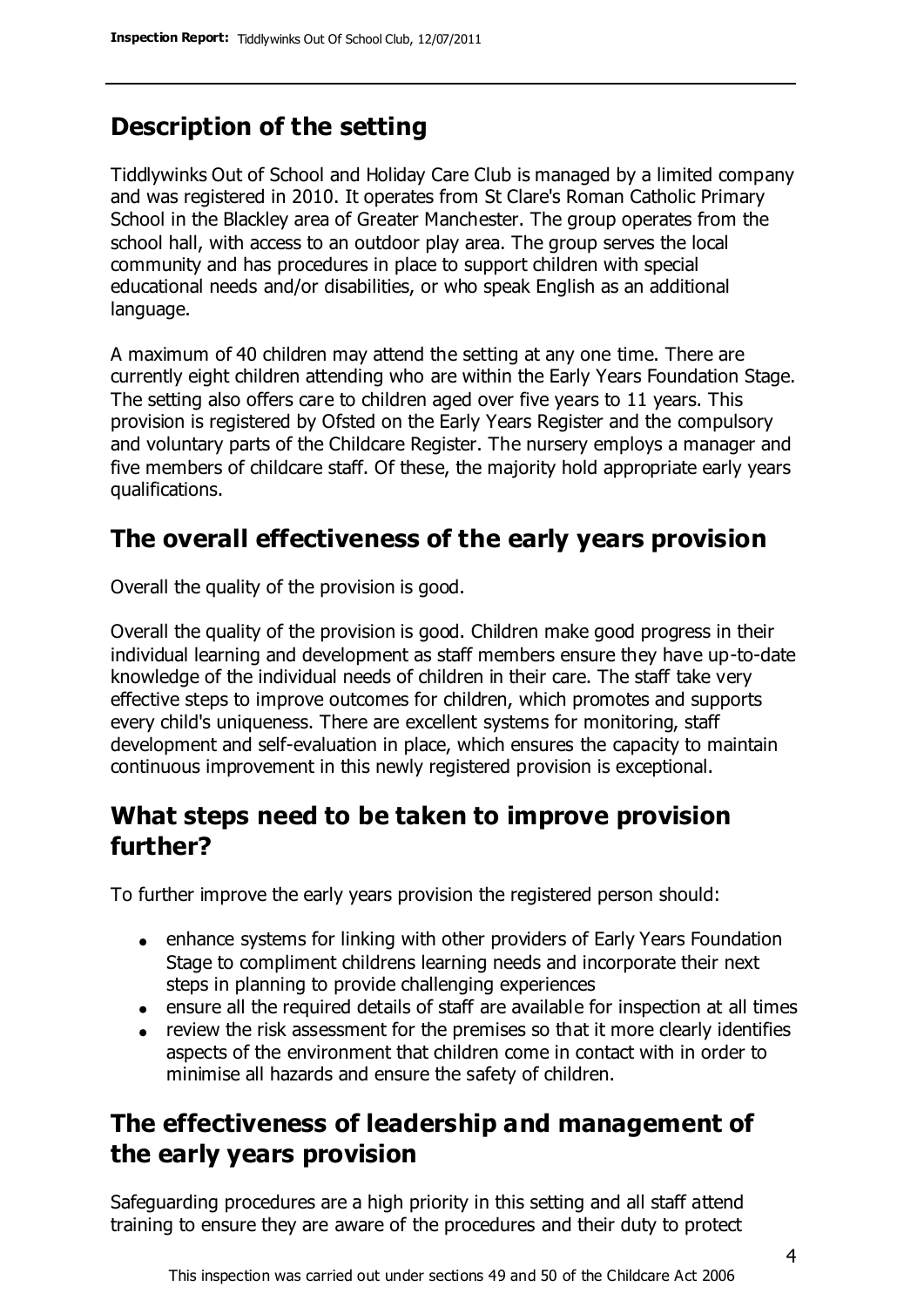children. A very effective appraisal system identifies individual training and development needs of staff, which means staff have regular opportunities to take further training. As a result, staff members are equipped with up-to-date knowledge to support and include all children. In addition, procedures are in place to ensure all staff are suitable to work with children and staff files are very comprehensive and with one exception, all details are available on site. With the implementation of daily checks and the annual risk assessments, in the main most potential hazards are highlighted, however the risk assessments, although comprehensive do not contain all potential hazards. The management and staff have developed very effective monthly evaluation systems to inform their online self-evaluation and to monitor how their systems and daily routines are working and if they are meeting the needs of all the parents and children in their care. The achievement of an 'Investors in People Award' highlights the exceptional support from the management, the additional time, training and resources that are invested to ensure the continued success of the club.

Professional development is important to the management and staff, many of whom are embarking on a recognised qualification. The deployment, strengths and skills of the staff makes sure children benefit from their expertise. Staff are consistent in helping children make the right choices and to work and play together as a great team. The children play and learn with the support of welldeployed and caring staff members who take every opportunity to promote children's independence, free movement and use of stimulating resources both indoors and outdoors. Play workers are patient and skilful in involving themselves in children's play but not losing sight of their responsibility towards the children.

The partnership with parents and carers is outstanding. Parents are fully informed and involved in every way about the development of the provision and their child's time at the club. They receive comprehensive information about their child's progress and are able to contribute to their children's education as they take part in the educational programme. A suggestion box offers parents the opportunity to make suggestions anonymously and parent evenings are organised which enables parents to be fully included and proactive in supporting their children's learning at home. Many opportunities to be involved in their child's learning and the development of the club are offered to accommodate all parents. They appreciate all the hard work the staff do to ensure their children are happy, safe and enjoying themselves until they can be collected. As one parent said, 'this is a brilliant continuation of the nursery my child attended, he just loves it here and is upset when he does not attend.

## **The quality and standards of the early years provision and outcomes for children**

Children of all ages feel safe and secure; they are confident, relaxed and free in their play with each other. Their involvement in planning and the club ground rules ensure that each child is recognised as a valuable contributor. Staff value their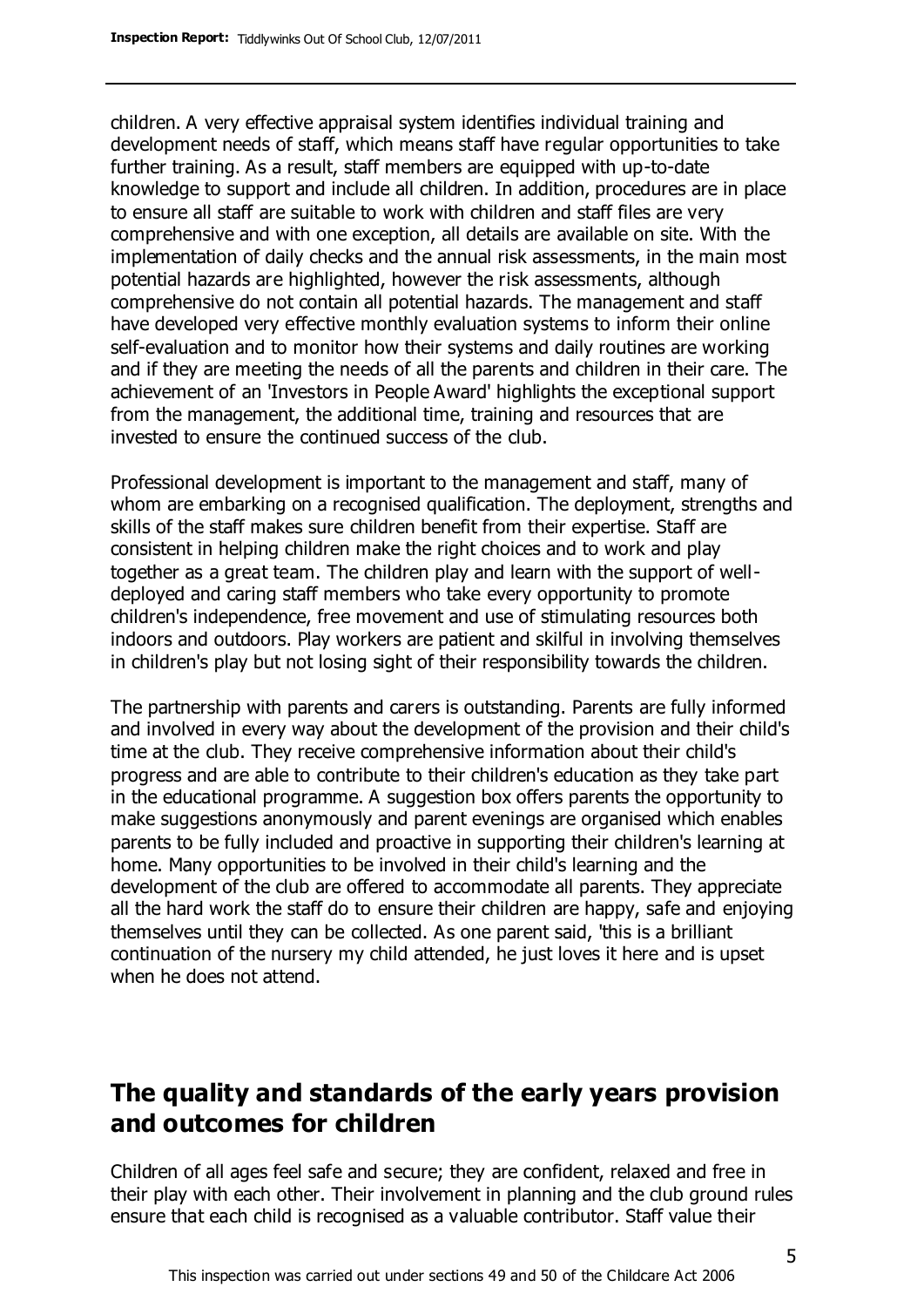ideas and listen carefully to their suggestions and their decisions are posted up on the display board. This helps to build future life skills. The mixed gender of staff ensure positive role models and both boys and girls have equal access to activities and resources to ensure they are fully involved. They share equipment fairly and display patience by waiting their turn when playing games. They behave very well; treat each other with kindness, respect and courtesy. Children know what is expected of them because the staff are good role models for the children to follow.

The setting has access to the school's playground so children can engage in daily physical outdoor play. Most activities are child-led and ensure their interests are being met and key people liaise with the class teachers on occasion who share information about the children. However, planning to include any identified next steps from other providers of the Early Years Foundation requires further input to ensure that the early years children continue to develop and achieve. The setting ensures that the children's chosen activities are promoted which allows children to be independent, imaginative and very active in their own learning and make good progress particularly in their personal, social and emotional development. They understand that people are different, and are accepting and supportive of children who are different from themselves. Children make a positive contribution to the community as they participate in sponsored events. Children become confident speakers as they engage in conversations with each other and the staff. They use a wide range of mark making equipment, such as, pens, stencils and paints, which encourage their creative development. Staff are content at being directed by the children, for example when they are asked to be hairdressing models the above average staff ratios allow them to spend time with individual children.

Children have a good understanding of keeping themselves healthy. They know that exercise is good for them, and enjoy their time outdoors being active and energetic. They learn about personal hygiene and wash their hands before food, after outdoor play and after using the toilet. In addition, anti-bacterial sanitizers help prevent the spread of infection. Children waste no time in their busy work cycle as they are efficient at serving themselves. They are beginning to understand the connection between healthy eating and a healthy lifestyle. Snack time is a great social time and children exercise their responsibility of choice when deciding what to eat from the selection of hot snacks and fruits. Water is always available to them. Children are happy, contented and love to try out all the activities that they have helped to plan. They are courteous to visitors and thank the staff when their parents come to take them home.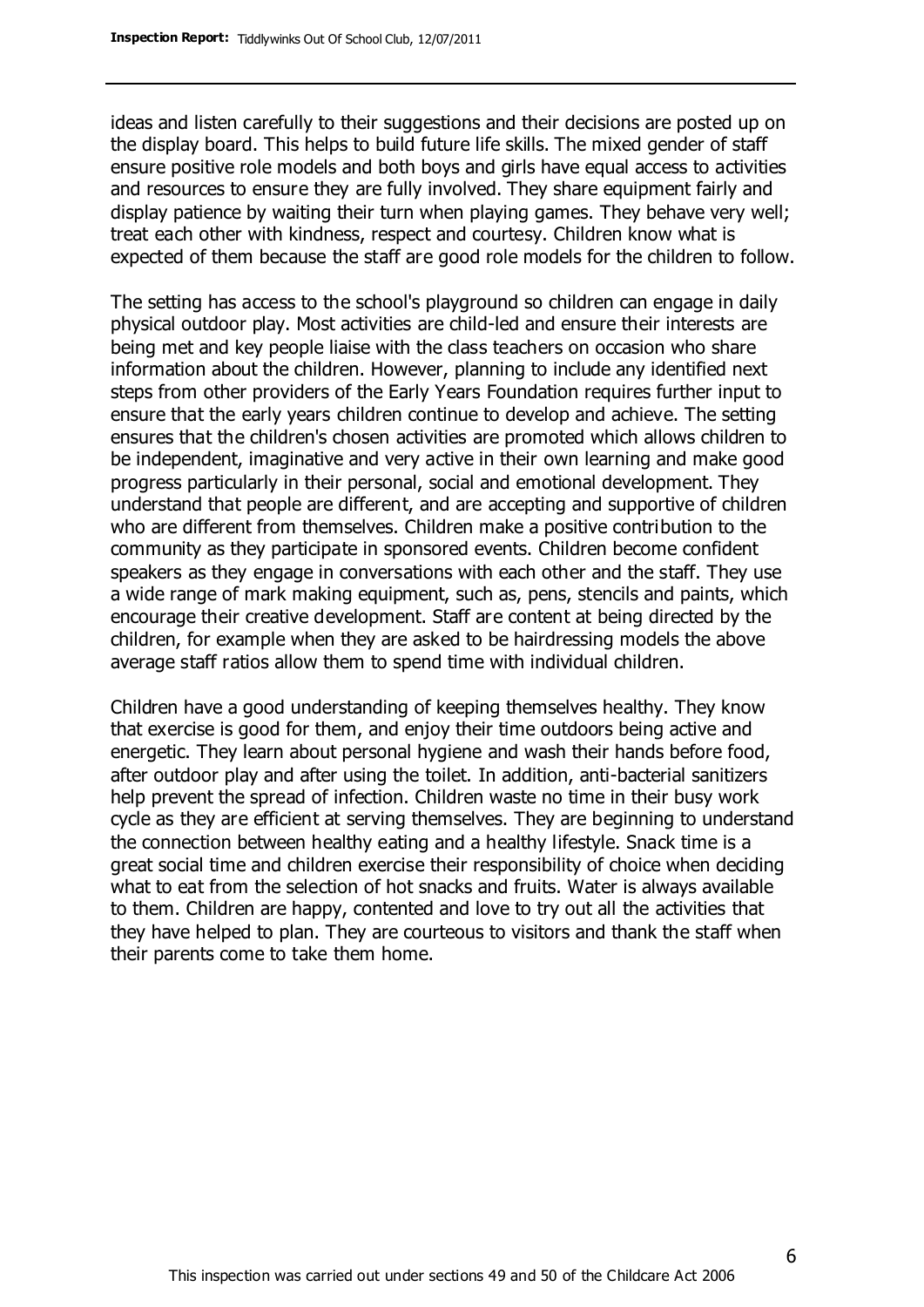# **Annex A: record of inspection judgements**

#### **The key inspection judgements and what they mean**

Grade 1 is Outstanding: this aspect of the provision is of exceptionally high quality Grade 2 is Good: this aspect of the provision is strong Grade 3 is Satisfactory: this aspect of the provision is sound Grade 4 is Inadequate: this aspect of the provision is not good enough

#### **The overall effectiveness of the early years provision**

| How well does the setting meet the needs of the<br>children in the Early Years Foundation Stage? |  |
|--------------------------------------------------------------------------------------------------|--|
| The capacity of the provision to maintain continuous                                             |  |
| improvement                                                                                      |  |

#### **The effectiveness of leadership and management of the early years provision**

| The effectiveness of leadership and management of the             |  |
|-------------------------------------------------------------------|--|
| <b>Early Years Foundation Stage</b>                               |  |
| The effectiveness of leadership and management in embedding       |  |
| ambition and driving improvement                                  |  |
| The effectiveness with which the setting deploys resources        |  |
| The effectiveness with which the setting promotes equality and    |  |
| diversity                                                         |  |
| The effectiveness of safeguarding                                 |  |
| The effectiveness of the setting's self-evaluation, including the |  |
| steps taken to promote improvement                                |  |
| The effectiveness of partnerships                                 |  |
| The effectiveness of the setting's engagement with parents and    |  |
| carers                                                            |  |

#### **The quality of the provision in the Early Years Foundation Stage**

The quality of the provision in the Early Years Foundation Stage  $\vert$  2

### **Outcomes for children in the Early Years Foundation Stage**

| <b>Outcomes for children in the Early Years Foundation</b>    |  |
|---------------------------------------------------------------|--|
| <b>Stage</b>                                                  |  |
| The extent to which children achieve and enjoy their learning |  |
| The extent to which children feel safe                        |  |
| The extent to which children adopt healthy lifestyles         |  |
| The extent to which children make a positive contribution     |  |
| The extent to which children develop skills for the future    |  |

Any complaints about the inspection or report should be made following the procedures set out in the guidance available from Ofsted's website: www.ofsted.gov.uk